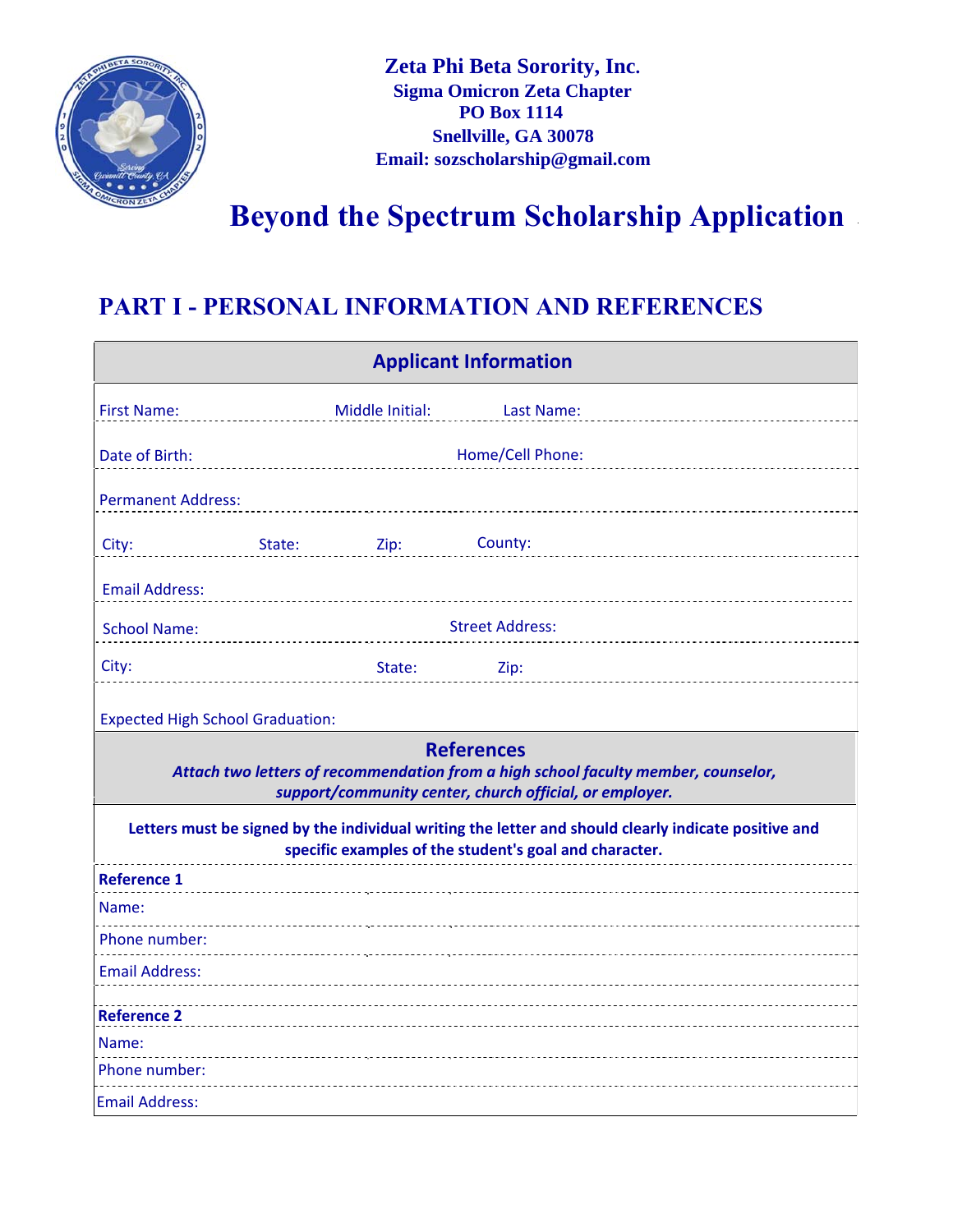

**Zeta Phi Beta Sorority, Inc. Sigma Omicron Zeta Chapter PO Box 1114 Snellville, GA 30078 Email: sozscholarship@gmail.com** 

## **Beyond the Spectrum Scholarship Application**

Name:

### **PART II - LETTER/VERIFICATION OF AUTISM SPECTRUM DISORDER (ASD) DIAGNOSIS**

Please provide proof of an ASD diagnosis (examples include a verification letter from a doctor, teacher, or support/community center).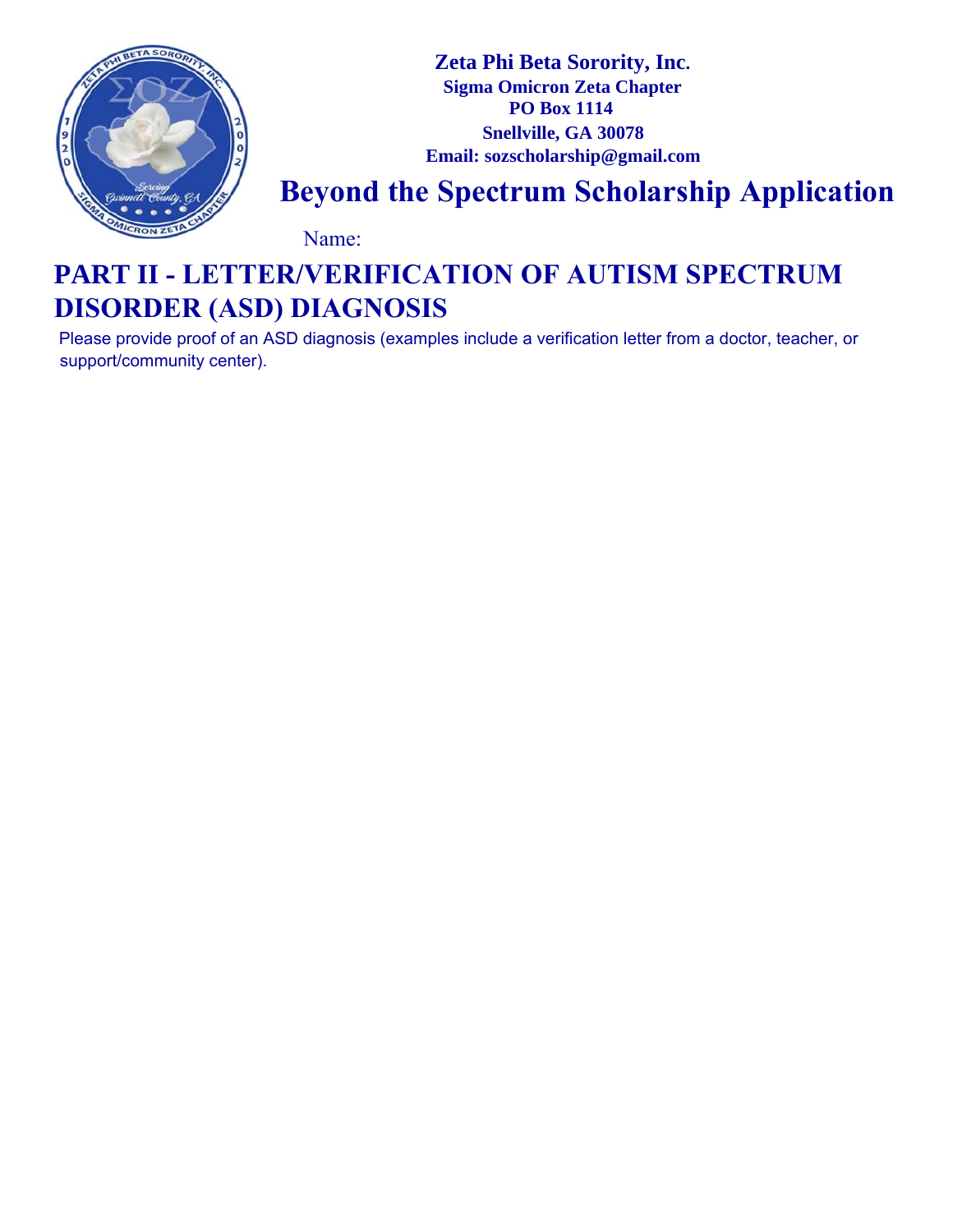

#### **PART III - WRITTEN OR RECORDED PERSONAL STATEMENT**

Please answer the question: "What makes you unique?" You may use the space provided below, or submit a video recording of your response.